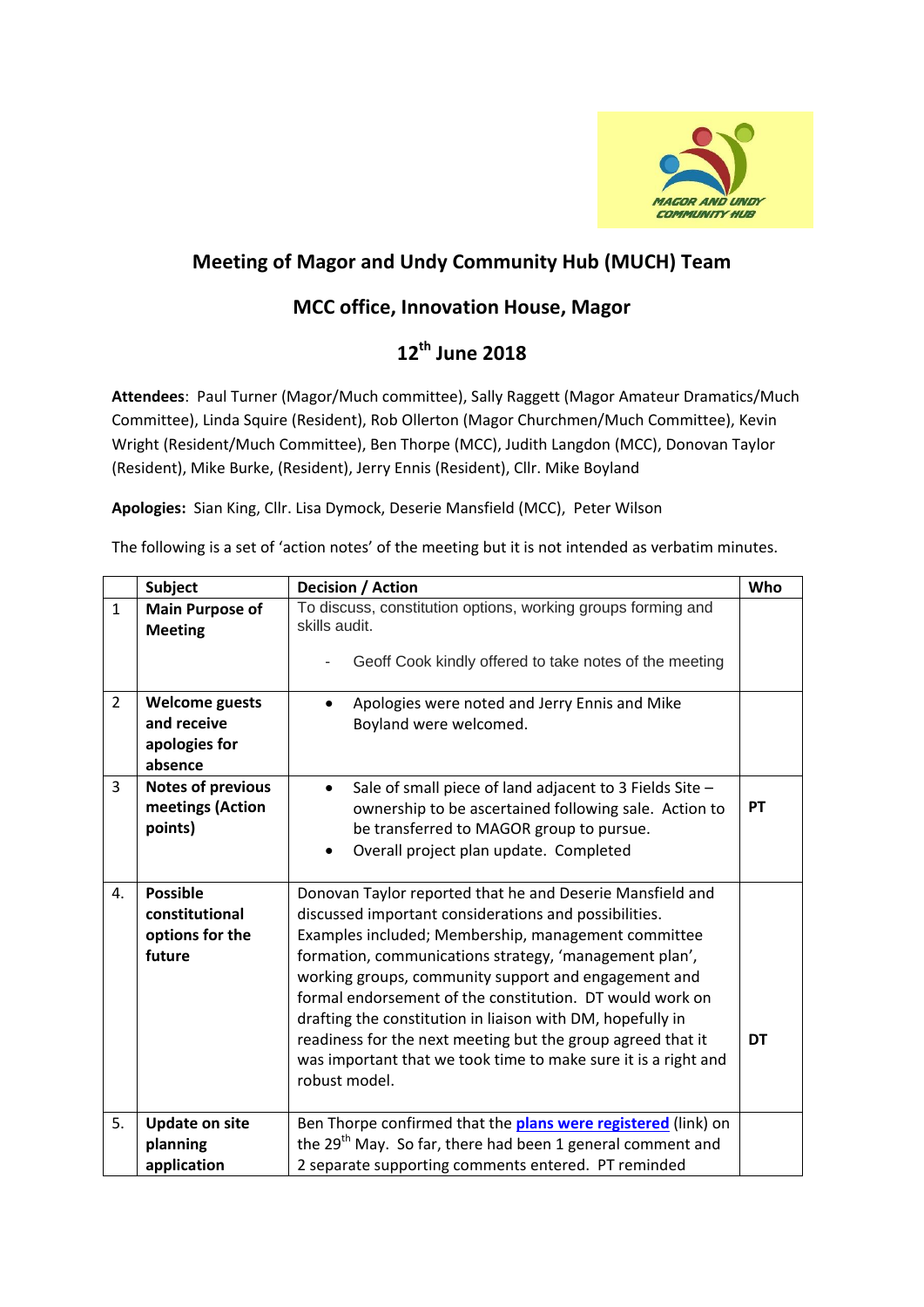|    | <b>Subject</b>                          | Decision / Action                                                                                                                                                                                                                                                                                                                                                                                            | Who       |
|----|-----------------------------------------|--------------------------------------------------------------------------------------------------------------------------------------------------------------------------------------------------------------------------------------------------------------------------------------------------------------------------------------------------------------------------------------------------------------|-----------|
|    |                                         | members to take a look at the plans and encourage friends<br>and relatives, in Magor and Undy, to also take look at the<br>details and if they felt inclined, to add their supporting<br>comments.                                                                                                                                                                                                           | All       |
| 6. | Liaison with other<br>groups            | Rob Ollerton would follow up again with the Teenage Action<br>Group leader to encourage joining the MUCH group (to help<br>shape the facility development).<br>Other groups would need to be engaged in a similar vein.<br>These included; The Brownies, The Undy and Redwick Road<br>Runners, The local Art Group, The MUGA Tennis Group,                                                                   | All       |
|    |                                         | Parents & Toddlers, the potential Badminton Group, Table<br>Tennis group.<br>This activity would likely come under the 'Community Liaison<br>Workgroup's remit.                                                                                                                                                                                                                                              |           |
| 7. | <b>Skills Audit</b>                     | Judith Langdon had provided a template and guidance for a<br>voluntary group to carry out a 'skills audit'. PT had customised<br>it for MUCH purposes.                                                                                                                                                                                                                                                       |           |
|    |                                         | It was agreed that PT would circulate it and everyone would<br>have a go at completing the form to make an initial<br>assessment of the group's strengths and weaknesses.                                                                                                                                                                                                                                    | PT<br>All |
|    |                                         | The survey would probably raise more questions than<br>answers. JL would help the group with ways to fill identified<br>'skills gaps'.                                                                                                                                                                                                                                                                       | JL        |
|    |                                         | The results would be collated and discussed at the next<br>meeting.                                                                                                                                                                                                                                                                                                                                          | PT        |
| 8. | <b>Population of</b><br>working groups  | Members indicated which groups they would like to be part<br>of. PT would collate into a (draft) table and circulate for<br>comment. The groups needed to be better defined in terms<br>of which activities would fall into them. Some activities would<br>overlap groups, which was fine but it was important that the<br>'owning' group was clear. A leader would need to be<br>identified for each group. | PT        |
|    |                                         | The draft would be further discussed at the next meeting.                                                                                                                                                                                                                                                                                                                                                    |           |
| 9. | Any other<br>business (actions<br>only) | Ben Thorpe informed the group that the Raglan Group<br>a)<br>had to look at other alternatives in the absence of any<br>section 106 funding and an unsuccessful lottery bid.<br>There may be lessons to learn from Raglan's<br>experience. An article on their website can be viewed<br>here.                                                                                                                | All       |
|    |                                         | Kevin Wright suggested that the group needed to<br>b)<br>appeal more strongly for volunteers to help with the<br>development and future operation of the Hub. This<br>was agreed. RO would see if the Magor Events Group<br>(Churchmen) could help publicise. The Community                                                                                                                                  | <b>RO</b> |